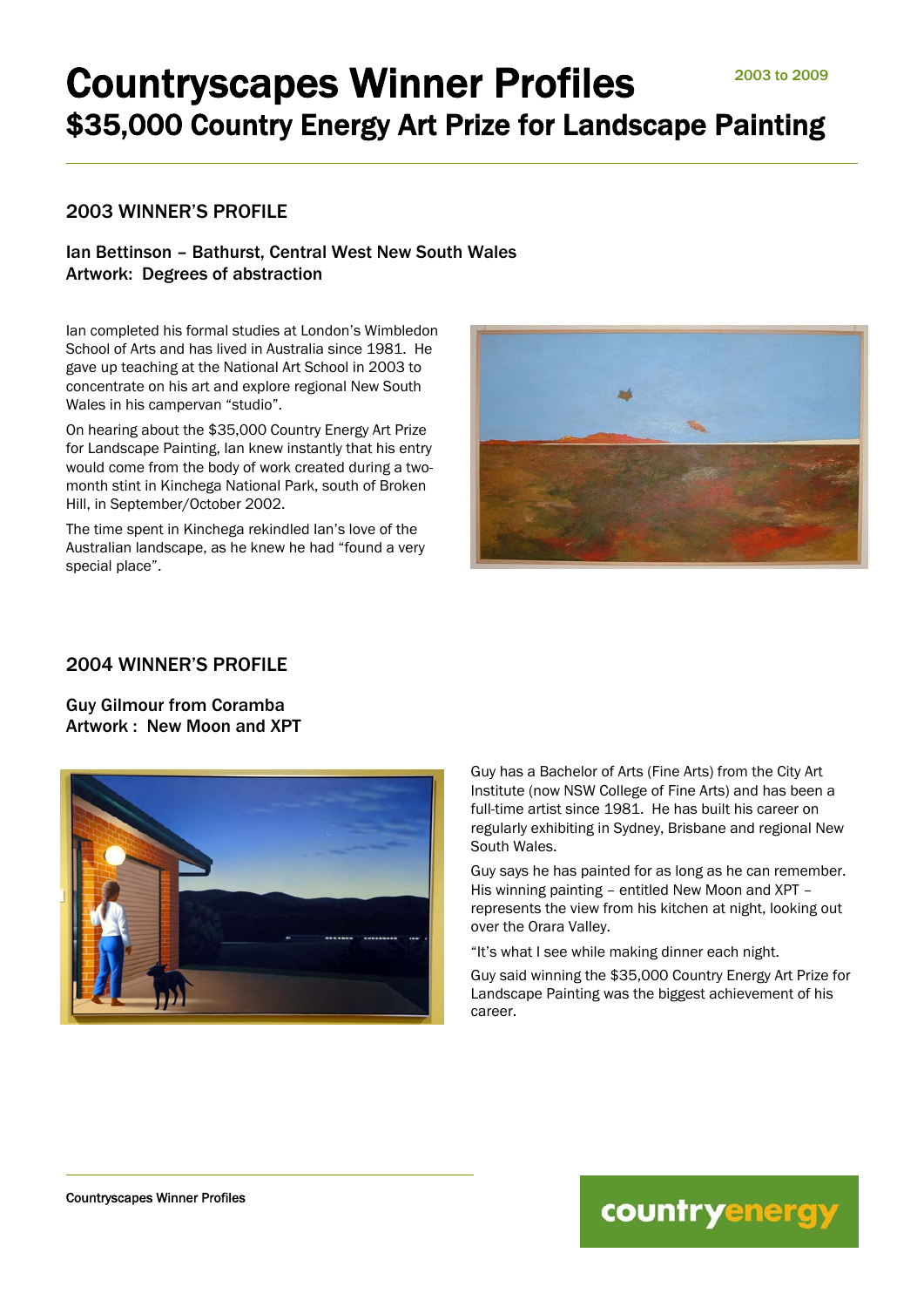## 2005 WINNER'S PROFILE

Fiona Bennell from Mullaway Artwork : Silent Protest



Fiona's main interests lay in the interaction of colours and shapes and expressions of environmental and spiritual issues.

"Most of my works are created from within and my best works often occur spontaneously and can change several times throughout one painting", she said.

Fiona was originally trained as an architect with this training having a large influence on her early works of cities and townscapes. She has since expanded into landscapes and animals.

She has private collections in Australia, UK, Germany, Japan and America.

## 2006 WINNER'S PROFILE

## Joanna Logue – Oberon, Central West New South Wales Artwork: Conifer – Braidwood

Born in Scone in 1964, Joanna has studied at City Institute in Sydney and has had numerous solo and group exhibitions in metropolitan and regional NSW, Victoria and the Australian Capital Territory.

Her paintings are a journey through space, with tree lines and horizons characteristic of the country near her home in Oberon. The work plays with visual contrasts – creating a paradox between the figurative and the abstract.

She has received several awards, including the 2000 Kings Contemporary Art Prize, and her work is represented in an array of national collections, including NSW University, Qantas, Walker Corporation Ltd, Australian Art Investment Trust, NRMA and Macquarie **Bank** 

Joanna was a finalist in this Art Prize in 2004.



countryenergy

2

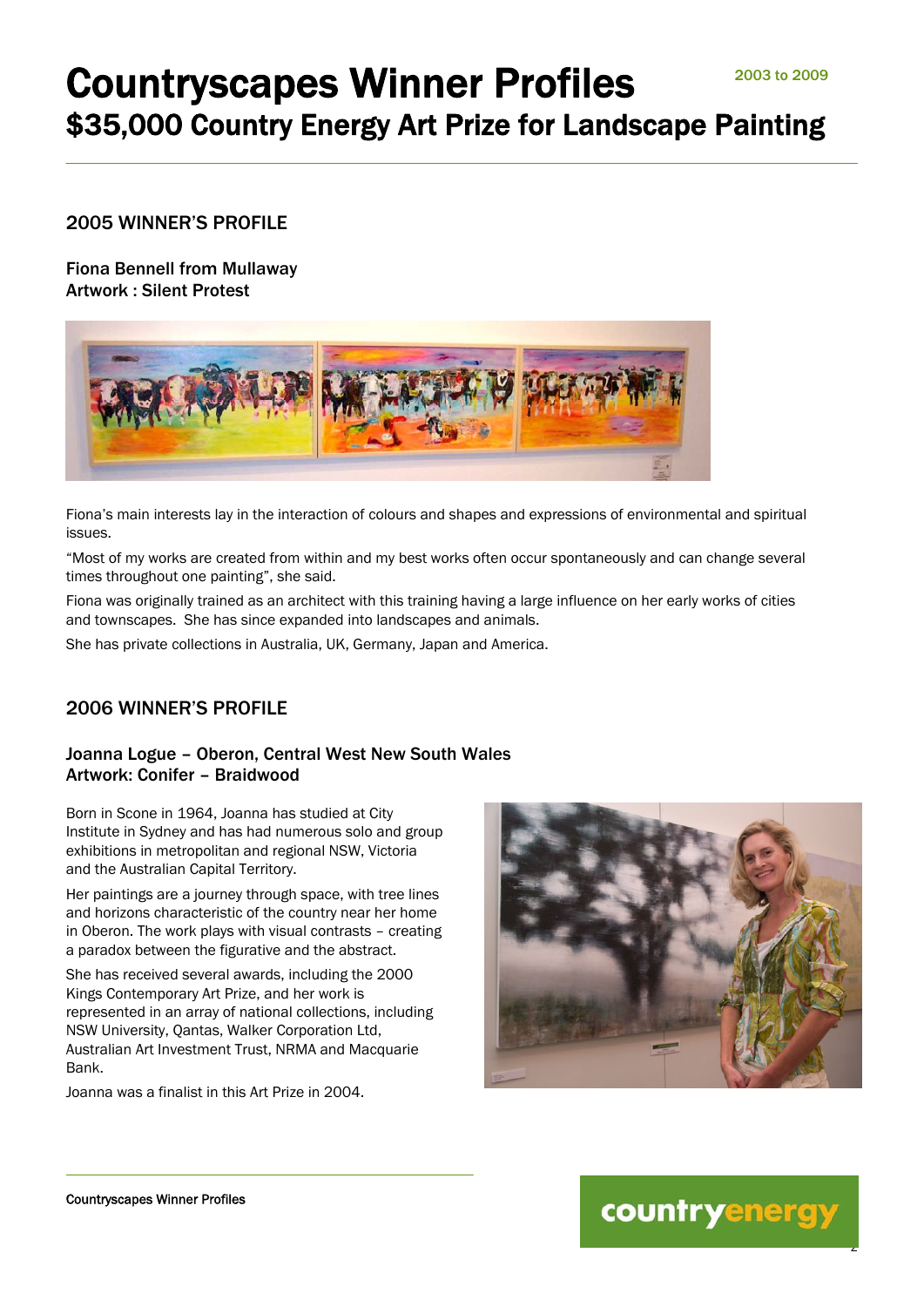## 2007 WINNER'S PROFILE

Tim Winters of Stuart Town Artwork : Bare Bones / Channel Country



Tim, who has entered the prize since its inception in 2003, was elated by the win and thrilled that his art had attracted the eye of overall judge, artist Peter Kingston.

Much of Tim's art is inspired by the natural beauty of his own backyard and is reflective of his travels throughout the Darling region and the central west.

A resident of Stuart Town for the past 26 years, Tim originally hails from London and has also lived in Sydney where he worked as a designer and artist. His works are primarily stimulated by his travels in Japan, France, Italy and Australia with a strong landscape element.

He acknowledges the support he has received from the Orange, Bathurst and Dubbo regional art galleries where his work has regularly featured, but admits that pursuing his career path can sometimes be difficult due to his isolation from the metropolitan area.

## 2008 WINNER'S PROFILE

#### Gail English of Crescent Head Artwork: Last Years Crops.

Gail started her career full-time when she was in her fifties. Since then she has had many solo exhibitions and now has many collections around Australia. In 2007 she travelled overseas for a solo exhibition in Santa Fe, New Mexico.

Living on the coast, Gail looks to water and the ocean for inspiration. Prior to that her influence came from the landscape where she was raised.

 "I am instinctively drawn back to the landscape of wheat crops near Young, the patterns and the soft colours left on the earth after harvest.

"I now live on the coast and Country Energy has provided a wonderful and generous way of rethinking that landscape and inspiring me each year to enter this art prize," Gail said.

Gail was a finalist in the Country Energy Art Prize in 2003, 2005 and 2007.



# countryenergy

3